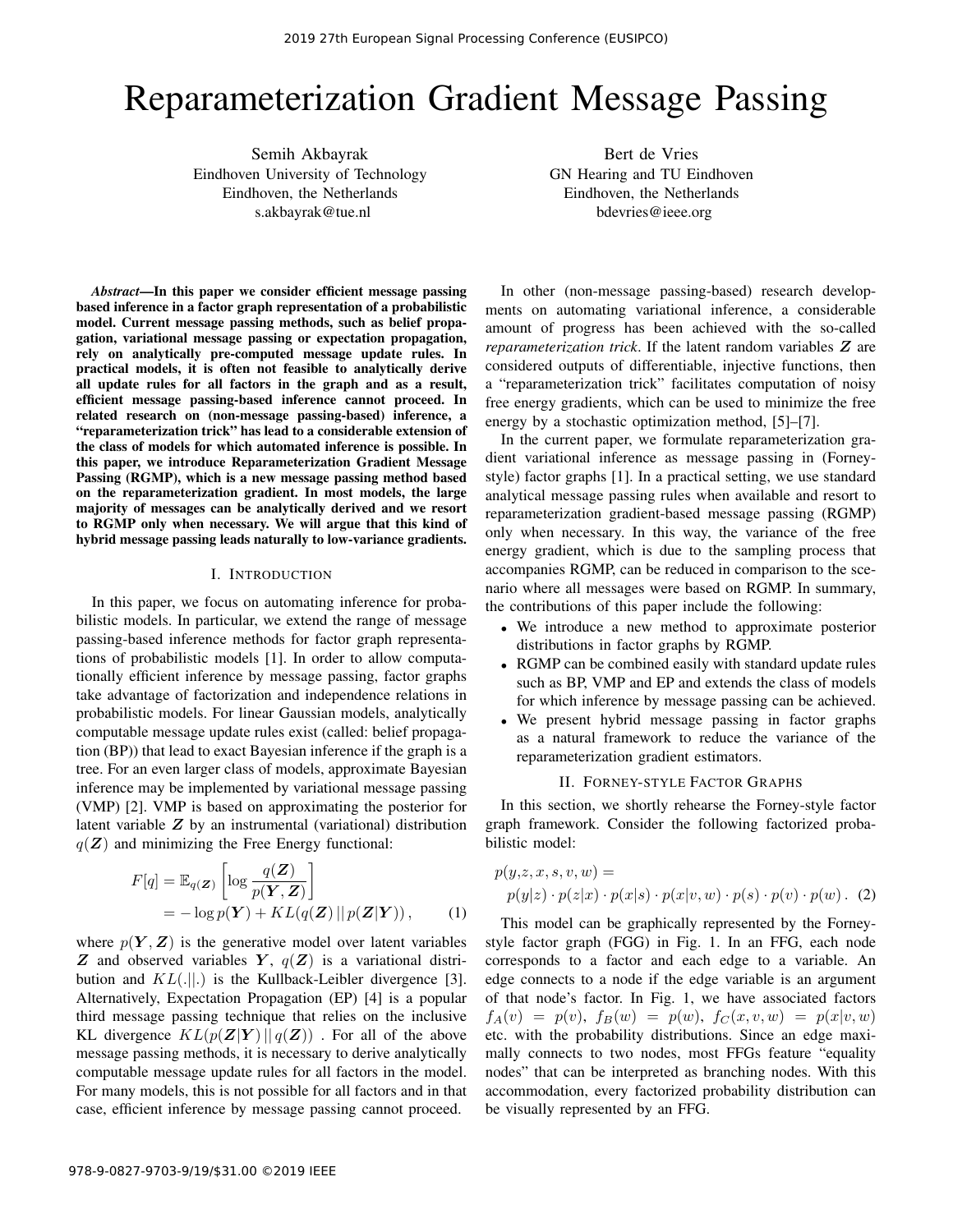Now assume that variable y is observed (at value  $\hat{y}$ ) and we are interested in inferring the marginal posterior  $f(z) \triangleq$  $p(z|y = \hat{y})$ . Through marginalization over the latent variables  $x, s, v, w$ , we can obtain an expression for the "unnormalized" marginal  $\tilde{f}(z)$ :

$$
\tilde{f}(z) = \underbrace{f_H(\hat{y}, z)}_{m_{f_H \to z}(z)} \cdot \left\{ \int f_G(z, x) \underbrace{\left\{ \int f_E(s) f_D(x, s) \, ds \right\}}_{m_{f_G \to z}(z)} \cdot \underbrace{m_{f_G \to z}(x)}_{m_{f_G \to z}(z)} \right\}.
$$
\n(3)

with exact marginal posterior

$$
p(z|y = \hat{y}) = f(z) = \frac{\tilde{f}(z)}{\int \tilde{f}(z) dz}.
$$
 (4)

Since each factor only depends on a subset of variables, it is possible to re-distribute the integrands in Eq. 3 such that the entire marginalization process can be interpreted as a message passing algorithm (known as "belief propagation", (BP)), where the calculation of each message only uses locally available information. Also, note that the unnormalized posterior for a variable in BP is obtained by multiplying colliding messages on an edge, i.e.,  $\tilde{f}(z) = m_{f_H \to z}(z) \cdot m_{f_G \to z}(z)$ .

The computation of belief propagation messages and the exact marginal posterior in Eq. 3 and Eq. 4 may not be analytically tractable. For intractable messages, an approximate inference procedure based on variational inference may be applicable. For probabilistic models that are composed of distributions from the exponential family, a message passing procedure known as "variational message passing" (VMP) may lead to analytically tractable message update rules. In particular, in the above example, for the so-called mean-field



Fig. 1. A Forney-style factor graph representation of the factorization of model Eq. 2. Nodes represent factors and edges correspond to variables. By convention, edges of observed variables are terminated by a small black node.



Fig. 2. A generic node-edge-node section in a Forney-style factor graph.

assumption  $q(z, x, s, v, w) = q_z(z)q_x(x)q_s(s)q_v(v)q_w(w)$ , the update rule  $[8]$  for variable z is given by

$$
q_z(z) \propto \exp(\mathbb{E}_{q_x(x)}[\log f_G(z, x) + \log f_H(\hat{y}, z)]).
$$

BP and VMP (and other message update rules such as EP) may be combined to perform approximate inference in factor graphs. We refer to [1] and [2] for a more elaborate treatment of message passing-based inference.

#### III. PROBLEM FORMULATION

Continuing with the model of Fig. 1, let us assume the following factor specifications:

$$
f_G(z, x) = \mathcal{N}(z; \, \alpha x, \nu) \tag{5a}
$$

$$
f_H(y, z) = \mathcal{P}o(y; \exp(z)), \tag{5b}
$$

where  $N$  and  $Po$  refer to the normal and Poisson distributions. Suppose that  $y = \hat{y}$  is observed and in order to proceed with inference, we need to pass messages from variable  $y$  up the graph through nodes  $f_H$  and  $f_G$ . It turns out that for model assumption Eq. 5, the calculations of both the marginal  $f(z)$ (per Eq. 4) and the message  $m_{f<sub>G</sub>\to x}(x)$  have no closed-form solutions in BP and VMP.

In this paper, we develop an alternative variational inference technique for FFGs based on the reparameterization gradient variational inference (RGVI) method [5]–[7]. This technique can be implemented to a large class of continuous distributions and in principle, discrete-valued distribution families are also included if we replace the discrete random variables with their continuous relaxations [9].

## IV. MESSAGE PASSING WITH THE REPARAMETERIZATION GRADIENT

In this section, the RGVI method is adapted to message passing in factor graphs. We also discuss how message passing in factor graphs leads to a natural framework for low variance gradient estimators. Finally, we illustrate the reparameterization gradient message passing technique with an example.

#### *A. Approximating the Posterior*

Consider a generic node-edge-node section of a FFG in Fig. 2. The edge represents the (vector) random variable  $z$ , for which we desire to infer the posterior distribution.

Assume that the messages from nodes  $f_A$  and  $f_B$  to z are computed via BP or VMP, but a difficulty arises in the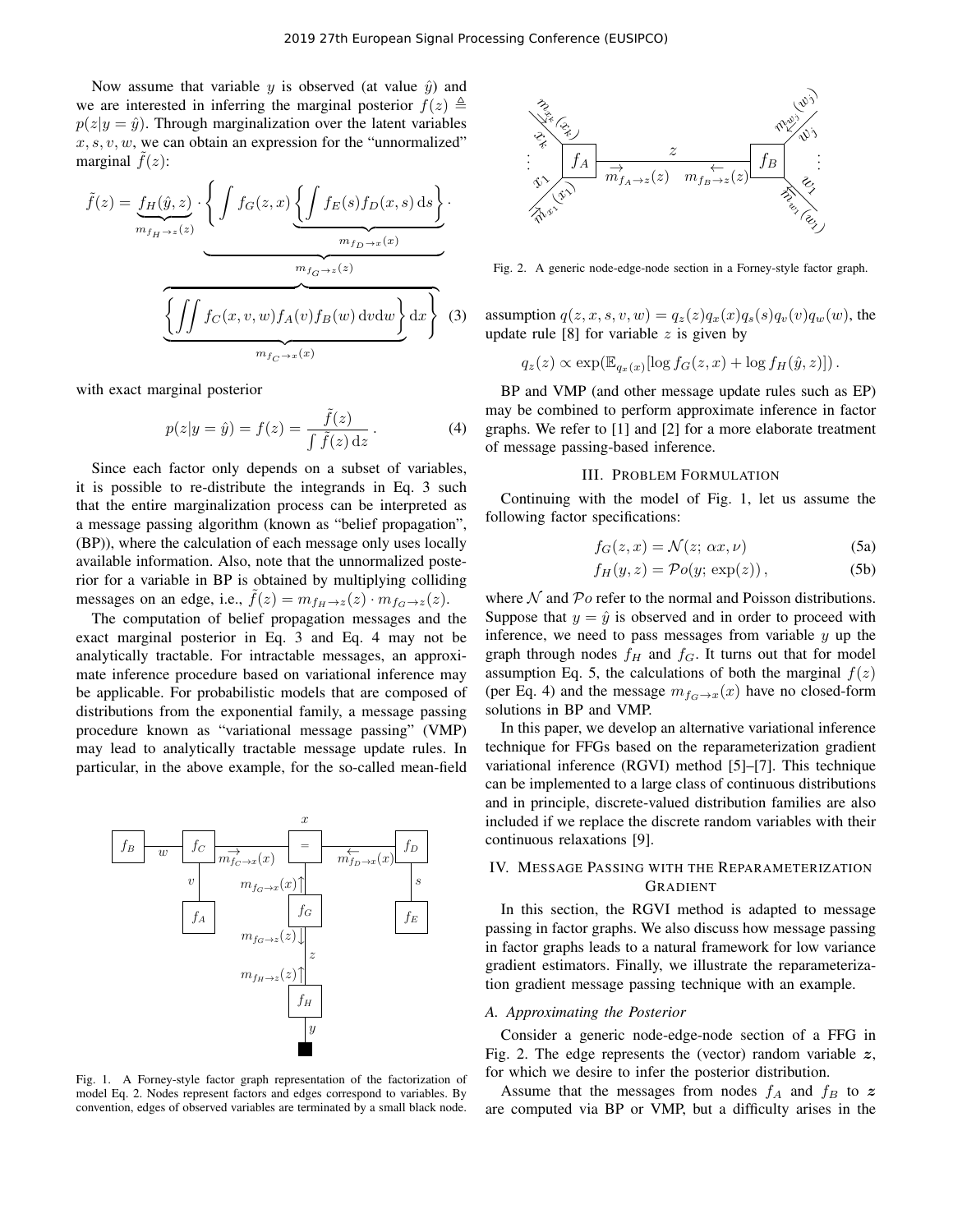normalization of  $\tilde{f}(z)$  (per Eq. 4). In this case, one can approximate the posterior  $f(z)$  by a variational distribution  $q(z; \phi)$ , with variational parameters  $\phi$ , through minimizing a divergence metric between  $f$  and  $q$ . Taking the reverse Kullback-Leibler (KL) divergence as the metric, the criterion to be minimized is also known as the variational free energy given in Eq. 1. Choosing the variational distribution family in advance, the task turns into estimating the optimal variational parameters  $\phi^*$  that minimizes the free energy function:

$$
F(\phi) \triangleq \mathbb{E}_q \left[ \log \frac{q(z; \phi)}{\tilde{f}(z)} \right] = \int q(z; \phi) \log \frac{q(z; \phi)}{\tilde{f}(z)} dz
$$
 (6)

where  $\tilde{f}(z) = m_{f_A \to z}(z) \cdot m_{f_B \to z}(z)$ .

For a broad range of models, the optimal  $\phi^*$  can not be found analytically. Even the gradient  $\nabla_{\phi} F(\phi)$  may be hard to evaluate, which hinders iterative optimization. Alternatively, the gradient could be estimated by a Monte Carlo approximation  $\hat{\nabla}_{\phi} F(\phi) = \frac{1}{S} \sum_{i=1}^{S}$  $\sum_{s=1}^{8} \nabla_{\boldsymbol{\phi}} \log[q(\boldsymbol{z}^{(s)}; \boldsymbol{\phi}) / \tilde{f}(\boldsymbol{z}^{(s)})]$  where  $\{z^{(s)}\}_{s=1}^S$  is a set of samples from  $q(z; \phi)$ . Unfortunately, the noisy measurements from  $\log[q(z;\phi)/\tilde{f}(z)]$  can not be taken without loosing some information about the variational parameters  $\phi$ . In other words, once  $z^{(s)}$  sampled, the term  $\log \tilde{f}(z^{(s)})$  is not a function of  $\phi$  any more and its gradient  $\nabla_{\phi} \log \tilde{f}(\mathbf{z}^{(s)})$  becomes zero. RGVI deals with this problem by generating the  $z^{(s)}$  samples from a differentiable process of dummy random variables  $\epsilon^{(s)}$ . Consider a sampling process from a multivariate normal distribution  $\mathcal{N}(\boldsymbol{a},BB^T)$  with mean  $\boldsymbol{a}$  and covariance matrix  $BB^T$ . In theory, there is no difference between directly sampling from  $\mathcal{N}(\boldsymbol{a},BB^T)$ and generating the samples with the function  $g(\epsilon; a, B)$  =  $a + B \cdot \epsilon^{(s)}$  where  $\epsilon^{(s)}$  is a sample from  $\mathcal{N}(\mathbf{0}, \mathbf{I})$ . In practice, however, it allows stochastic optimization by tying the samples to the variational parameters. This is a reparameterization example for a normally distributed random variable. More generally, a random variable can be reparameterized as

$$
\boldsymbol{\epsilon}^{(s)} \sim p_{\boldsymbol{\epsilon}}(\cdot) \tag{7a}
$$

$$
z^{(s)} = g(\epsilon^{(s)}; \phi) \tag{7b}
$$

$$
q(\mathbf{z};\boldsymbol{\phi}) = \left| \frac{\partial g^{-1}(\mathbf{z};\boldsymbol{\phi})}{\partial \mathbf{z}} \right| p_{\boldsymbol{\epsilon}}(g^{-1}(\mathbf{z};\boldsymbol{\phi})),\tag{7c}
$$

where  $g(\epsilon; \phi)$  is an injective, differentiable function of a random variable  $\epsilon$ ,  $g^{-1}(\cdot; \phi)$  is its inverse,  $p_{\epsilon}(\cdot)$  is the probability distribution over  $\epsilon$  and  $\begin{bmatrix} \text{Reskin} \\ \text{Resin} \end{bmatrix}$  $\partial g^{-1}(\bm{z};\bm{\phi})$  $\frac{d^2(z;\phi)}{\partial z}$  is the determinant of the Jacobian for multidimensional  $\epsilon$  and  $z$ , [5]–[7], [10].

The gradient of the free energy can now be estimated by Monte Carlo approximation because it can be expressed as an expectation of the gradient:

$$
\nabla_{\boldsymbol{\phi}} F(\boldsymbol{\phi}) = \mathbb{E}_{p_{\boldsymbol{\epsilon}}(\boldsymbol{\epsilon})} \left[ \nabla_{\boldsymbol{\phi}} \log \frac{p_{\boldsymbol{\epsilon}}(\boldsymbol{\epsilon}) \left| \frac{\partial \boldsymbol{\epsilon}}{\partial \boldsymbol{z}} \right|}{\tilde{f}(g(\boldsymbol{\epsilon}; \boldsymbol{\phi}))} \right]. \tag{8}
$$

The above expression is further simplified by discarding the terms that do not include the variational parameters [6], and the result is called the *reparameterization gradient* [5], [7]:

$$
\nabla_{\phi} F(\phi) = -\nabla_{\phi} \log \left| \frac{\partial z}{\partial \epsilon} \right| - \mathbb{E}_{p_{\epsilon}(\epsilon)} \left[ \nabla_{\phi} \log \tilde{f}(g(\epsilon; \phi)) \right]
$$
  
=  $-\nabla_{\phi} \log \left| \frac{\partial z}{\partial \epsilon} \right| - \mathbb{E}_{p_{\epsilon}(\epsilon)} \left[ \nabla_{\phi} \log m_{f_A \to z} (g(\epsilon; \phi)) \right]$   
+  $\nabla_{\phi} \log m_{f_B \to z} (g(\epsilon; \phi)) \right].$  (9)

The variational parameters can now be iteratively updated by employing the gradient estimators  $\nabla_{\phi}F(\phi)$  within a stochastic optimization process such as gradient descent,

$$
\phi_{\text{new}} = \phi_{\text{old}} - \rho_i \hat{\nabla}_{\phi} F(\phi)|_{\phi = \phi_{\text{old}}},\tag{10}
$$

for varying learning rates  $\rho_i$  over the iterations such that the conditions  $\sum_{i=1}^{\infty} \rho_i = \infty$ ,  $\sum_{i=1}^{\infty}$  $i=1$  $\rho_i^2 < \infty$  are satisfied [11].

In summary, when closed-form inference is not possible at an edge, we can use a sampling procedure to estimate the "reparameterization gradient" locally at the edge, and use this gradient to minimize the local free energy. In the next section, we use the estimated posterior  $q(z)$  further to compute outgoing VMP messages.

### *B. Reparameterization Gradient Message Passing*

Continuing with the model of Fig. 1 and specification Eq. 5, the BP message  $m_{f<sub>G</sub>\to x}(x)$  evaluates to

$$
m_{f_G \to x}(x) = \int \left\{ \frac{1}{\sqrt{2\pi\nu}} \exp\left(-\frac{(z - \alpha x)^2}{2\nu}\right) \right\} \cdot \left\{ \frac{\exp(z)^{\hat{y}} \exp(-\exp(z))}{\hat{y}!} \right\} dz.
$$
 (11)

This update rule has no closed-form solution. Fortunately, once the posterior  $q(z)$  has been approximated via RGVI, inference can be maintained by variational message passing [2]. We call this procedure *Reparameterization Gradient Message Passing* (RGMP). In our example, we first assume that  $f(z)$  is approximated by a Gaussian variational distribution  $q(z) = N(z; \mu, \sigma^2)$ . Then, unlike for BP and VMP, RGMP allows message passing from  $f<sub>G</sub>$  to x:

$$
m_{f_G \to x}(x) \propto \exp\left(\mathbb{E}_{q(z)}\left[\log f_G(z, x)\right]\right)
$$

$$
\propto \exp\left(\mathbb{E}_{q(z)}\left[-\frac{(z - \alpha x)^2}{2\nu}\right]\right) \propto \mathcal{N}(x; \mu/\alpha, \nu/\alpha^2) \quad (12)
$$

This message may be part of an iterative variational inference process. In practice, it is very common that we can use BP and VMP for all but a few messages in a graph. For those messages, RGMP may then be considered as an alternative method to pass the messages. As discussed, different message passing methods, like BP, VMP and RGMP, may be combined in a factor graph. As a result, RGMP extends the set of models for which we can perform (approximate) inference through message passing.

# *C. Reducing the Variance of the Gradient Estimators*

RGMP makes message passing-based inference possible for a broad range of models. Due to the need for sampling,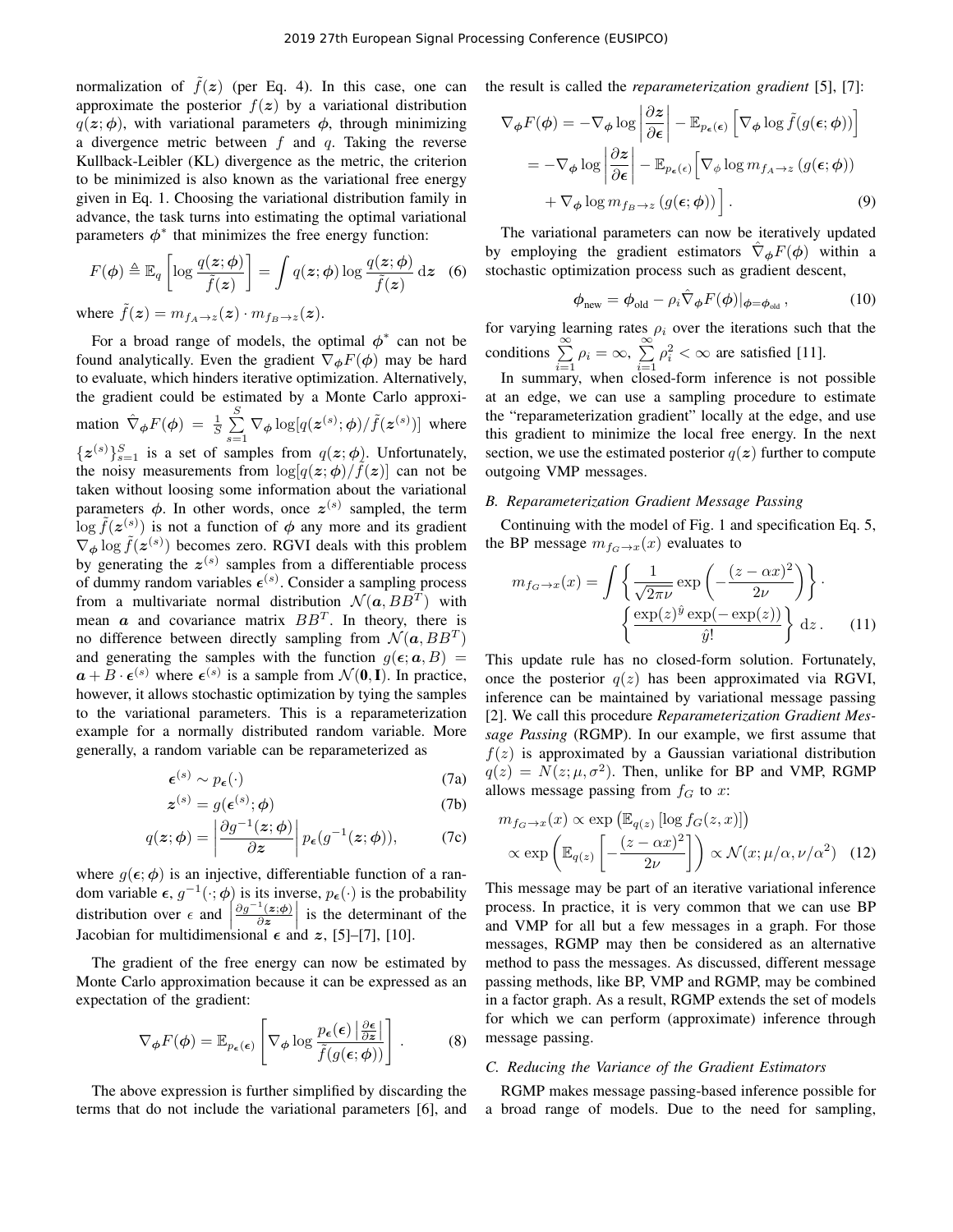

Fig. 3. The example model of Sec. IV-D where  $y$  is observed and we are interested in posterior of latent variables  $x, v, z, w$ .

reparameterization gradient-based variational inference techniques may suffer from high variance gradients. As a variance reduction technique, sampling processes can be replaced by analytical computations wherever possible. In a factor graph, we can use BP and VMP (with analytical marginalization) at all locations where possible and resort to sampling-based RGMP only when needed. In this way, nuisance variables are analytically marginalized away and these variables do not contribute to the variance in the gradient estimates.

## *D. Illustrative Example*

In Fig. 3, we provide an example for a hybrid message passing-based inference procedure. In this model, assume that  $y$  is observed and we are interested in the posteriors of random variables  $x, z, v, w$ . Algorithm 1 lists pseudo-code to execute a message passing-based inference algorithm. We assume that the update rules for  $(m_1, m_2, m_3, m_4)$  and  $(m_5, m_8)$  can be computed analytically by BP and VMP, respectively. However, analytical update rules are not available for  $m_6$  and  $m_7$ , so in order to perform inference in this model, we resort to RGMP for those messages. A fully factorized variational posterior  $q_x(x)q_z(z)q_y(v)$  can be computed by iterating over a sequence of messages  $(m_5, m_6, m_7)$ , as indicated in the figure. In this example, the posterior distribution of  $x$  is approximated by a stochastic variational procedure as described by [6]. The variational distribution family of  $q_z(z)$  is chosen as a Gaussian  $\mathcal{N}(z; \mu, \sigma^2)$  with mean parameter  $\mu$  and variance parameter  $\sigma^2$ to be estimated. Once the convergence condition is satisfied for the posterior over  $x, z$  and v, the marginal posterior of w can be evaluated in one step (see Algorithm 1 for details).

#### V. EXPERIMENTAL VALIDATION

As an experimental validation of RGMP, we simulated<sup>1</sup> a Poisson Linear Dynamical System (PLDS) [12]. The generative model for this example is given by

$$
p(y, x, z) = p(z_0) \prod_{t=1}^{T} p(z_t | z_{t-1}) p(x_t | z_t) p(y_t | x_t)
$$
 (13)

<sup>1</sup>Details can be found at https://github.com/biaslab/Semih-EUSIPCO-2019.

Algorithm 1 Pseudo-code for hybrid message passing-based inference in the model of Fig. 3.

Compute 
$$
m_1 = m_{f_A \to w}(w)
$$
,  $m_2 = m_{f_B \to z}(z)$ ,  
\n $m_3 = m_{f_C \to v}(v)$ ,  $m_4 = \log m_{f_E \to x}(x)$  (BP)  
\nInitialize  $q_z(z)$ ,  $q_v(v)$ ,  $q_x(x; \mu_{new}, \sigma_{new}^2)$   
\nrepeat  
\n $m_5 \propto \mathbb{E}_{q_z(z)q_v(v)}[\log f_D(x, z, v)]$  (VMP)  
\nrepeat  
\nSet learning rates  $\rho_\mu$ ,  $\rho_\sigma$  for new iteration  
\n $\mu_{old}, \sigma_{old} = \mu_{new}, \sigma_{new}$   
\n $\epsilon^{(s)} \sim \mathcal{N}(0, 1)$   
\n $x^{(s)} = \mu_{old} + \sigma_{old} \cdot \epsilon^{(s)}$   
\n $\nabla_{\mu}^{(s)} F = -\nabla_x (m_5(x) + m_4(x))|_{x=x^{(s)}}$   
\n $\nabla_{\sigma}^{(s)} F = -\epsilon^{(s)} \nabla_x (m_5(x) + m_4(x))|_{x=x^{(s)}} - 1/\sigma_{old}$   
\n $\mu_{new} = \mu_{old} - \rho_\mu \nabla_{\mu}^{(s)} F$   
\nuntil Convergence  
\n $q_x(x) = q_x(x; \mu_{new}, \sigma_{new}^2)$   
\n $m_6 \propto \exp (\mathbb{E}_{q_x(x)q_z(z)}[\log f_D(x, z, v)])$  (RGMP)  
\n $q_v(v) \propto m_6 \cdot m_3$   
\n $m_7 \propto \exp (\mathbb{E}_{q_x(z)q_v(v)}[\log f_D(x, z, v)])$  (RGMP)  
\n $q_z(z) \propto m_7 \cdot m_2$   
\nuntil Convergence  
\n $m_8 \propto \exp (\mathbb{E}_{q_z(z)}[\log f_B(z, w)])$  (VMP)  
\n $q_w(w) \propto m_8 \cdot m_1$ 



Fig. 4. The factor graph at time slice  $t$  of the PLDS model of Sec. V.

where

$$
p(z_0) = \mathcal{N}(z_0; \mu^{z_0}, \nu^{z_0})
$$
 (14a)

$$
p(z_t \mid z_{t-1}) = \mathcal{N}(z_t; \alpha z_{t-1}, \nu^z) \tag{14b}
$$

$$
p(x_t | z_t) = \mathcal{N}(x_t; \beta z_t, \nu^x)
$$
 (14c)

$$
p(y_t | x_t) = Po(y_t; \exp(x_t)). \qquad (14d)
$$

One time slice of the factor graph of this model with factors  $f_A(z_{t-1}, z_t) = p(z_t|z_{t-1}), f_B(x_t, z_t) = p(x_t|z_t)$  and  $f_C(y_t, x_t) = p(y_t|x_t)$  is provided in Fig. 4.